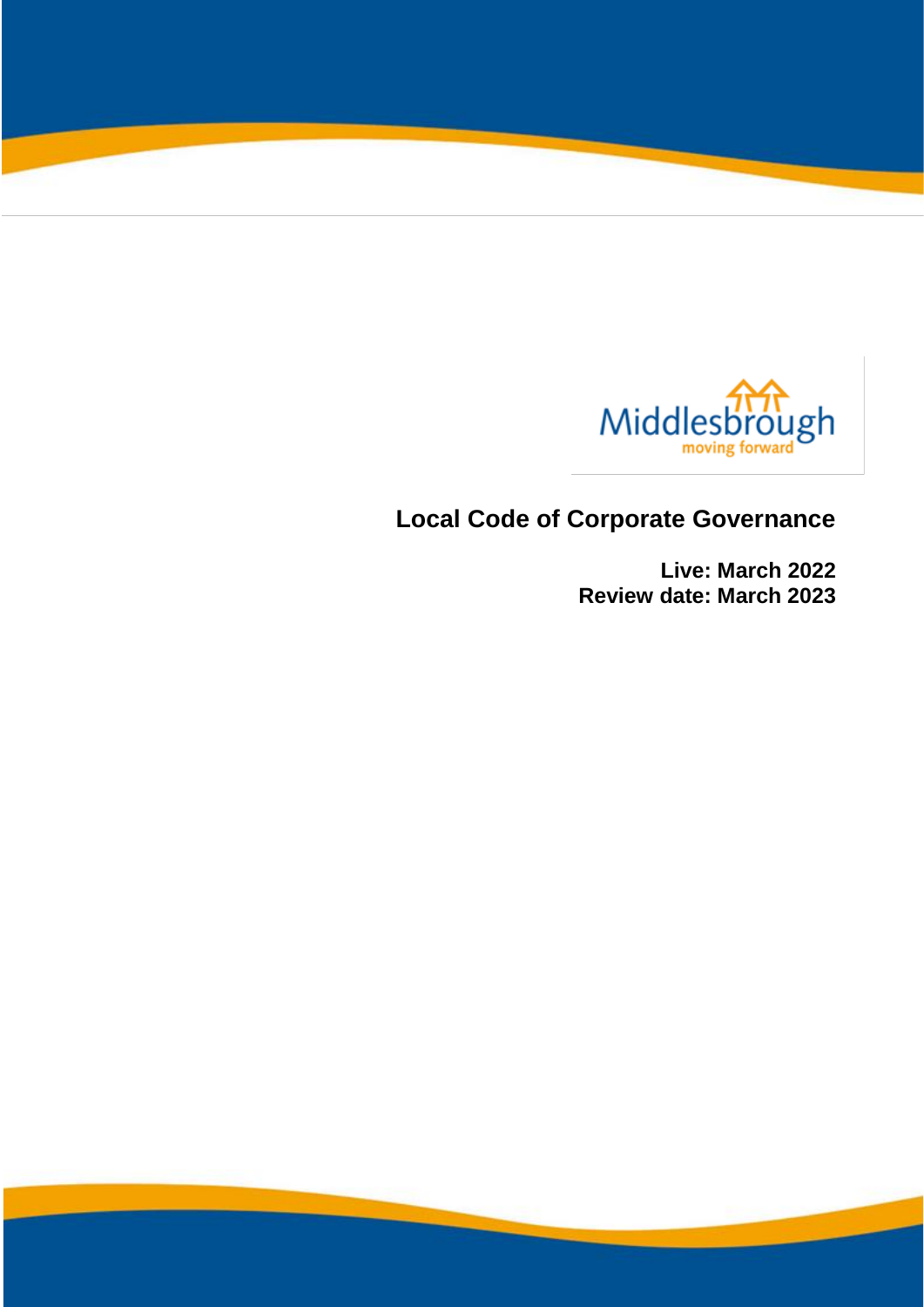| <b>Title</b>   | Local Code of Corporate Governance |                                                                 |  |
|----------------|------------------------------------|-----------------------------------------------------------------|--|
|                | Author(s)                          | Ann-Marie Johnstone                                             |  |
|                | Approved by                        | Corporate Affairs and Audit Committee                           |  |
|                | Department                         | Finance, Governance and Support                                 |  |
| <b>Creator</b> | Service area                       | Strategy, Information and Governance                            |  |
|                | <b>Head of Service</b>             | Paul Stephens                                                   |  |
|                | <b>Director</b>                    | Charlotte Benjamin                                              |  |
|                | Created                            | February 2017                                                   |  |
|                | Submitted                          |                                                                 |  |
| Date           | Approved                           |                                                                 |  |
|                | Updating Frequency Annual          |                                                                 |  |
| <b>Status</b>  | Version: 5.0                       |                                                                 |  |
| Contributor(s) |                                    | Ann-Marie Johnstone, Paul Stephens, Ian Wright.                 |  |
|                | Legislation                        | Accounts and Audit (England) Regulations 2011, regulation 4 (3) |  |
| <b>Subject</b> |                                    | Corporate Governance                                            |  |
| Type           | Policy                             |                                                                 |  |
|                | <b>Vital Record</b>                | <b>EIR</b>                                                      |  |
| Coverage       |                                    | Middlesbrough Council                                           |  |
| Language       | English                            |                                                                 |  |

#### **Document Control**

| <b>Version</b> | <b>Date</b>   | <b>Revision History</b>    | <b>Reviser</b> |
|----------------|---------------|----------------------------|----------------|
| 1.0            | March 2018    |                            |                |
| 2.0            | February 2018 | Annual review - no changes | A Johnstone    |
| 3.0            | March 2019    | Annual review - no changes | A Johnstone    |
| 4.0            | February 2020 | Annual review - no changes | A Johnstone    |
| 5.0            | February 2021 | Annual review - no changes | A Johnstone    |
| 6.0            | February 2022 | Annual review - no changes | A Johnstone    |

#### **Distribution List**

| <b>Version</b> | Date              | Name/Service area                                | <b>Action</b> |
|----------------|-------------------|--------------------------------------------------|---------------|
| 1.0            | March 2017        | Corporate Affairs and Audit Committee membership | Endorse       |
| 1.0            | March 2017        | Council                                          | Agree         |
| 2.0            | February 2018     | Corporate Affairs and Audit Committee            | Endorse       |
| 3.0            | <b>March 2019</b> | Corporate Affairs and Audit Committee            | Endorse       |
| 4.0            | February 2020     | Corporate Affairs and Audit Committee            | Endorse       |
| 5.0            | February 2021     | Corporate Affairs and Audit Committee            | Endorse       |
| 6.0            | March 2022        | Corporate Affairs and Audit Committee            | Endorse       |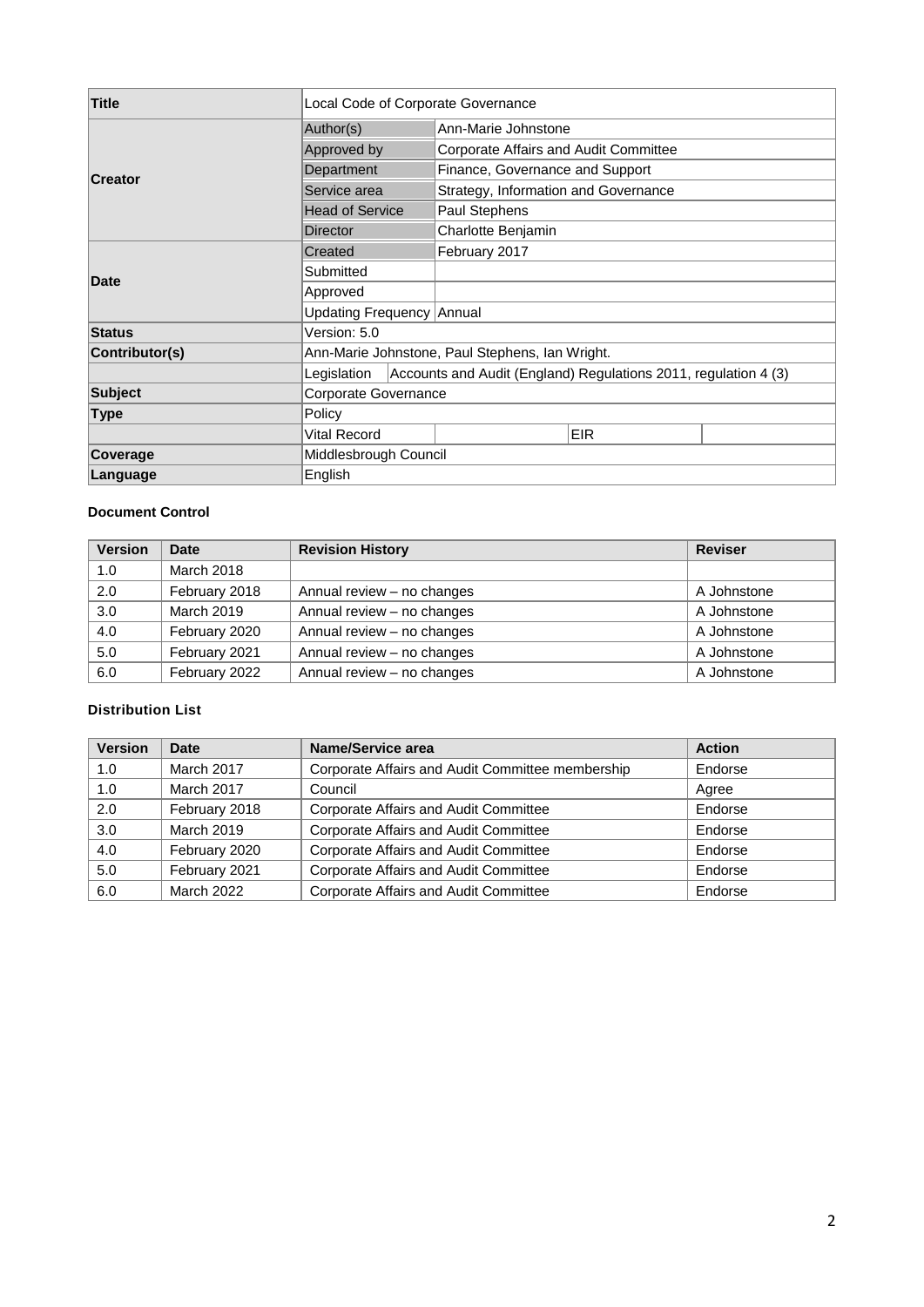### **INTRODUCTION**

- 1. Corporate governance is about the systems, processes and values by which local authorities operate and by which they engage with, and are held accountable to, their communities and stakeholders.
- 2. The Council is committed to achieving effective corporate governance, and has adopted this Local Code of Corporate Governance, which establishes how good governance will be achieved within the organisation.

### **GOOD GOVERNANCE**

- 3. The Council's code follows principles of good governance set out in guidance issued by the Chartered Institute of Public Finance and Accountancy (CIPFA) and the Society of Local Authority Chief Executives (SOLACE) (*Delivering Good Governance in Local Government* (2016)). These are:
	- behaving with integrity, demonstrating strong commitment to ethical values, and respecting the rule of law;
	- ensuring openness and comprehensive stakeholder engagement;
	- defining outcomes in terms of sustainable economic, social and environmental benefits;
	- determining the interventions necessary to optimise the achievement of the intended outcomes;
	- developing the entity's capacity, including the capability of its leadership and the individuals within it;
	- managing risks and performance through robust internal control and strong public financial management; and
	- implementing good practices in transparency, reporting, and audit to deliver effective accountability.

# **BENEFITS OF GOOD GOVERNANCE**

- 4. Good governance leads to good management, good performance, good stewardship of public money, good public engagement and ultimately good outcomes for those who live, work in or visit Middlesbrough.
- 5. It enables the Council to effectively pursue delivery of the strategic priorities of the Mayor of Middlesbrough, as well as underpinning plans for delivery with mechanisms for the control and management of risk.

#### **IMPLEMENTING GOOD GOVERNANCE**

- 6. The Council has a robust governance framework in place. The table below sets out in high level terms the steps the Council takes to ensure its processes, policies, systems and practices align with the principles of good governance.
- 7. The framework comprises of a wide range of policies and procedures, which embed the core principles of the CIPFA/SOLACE framework into all aspects of the Council's conduct and operation.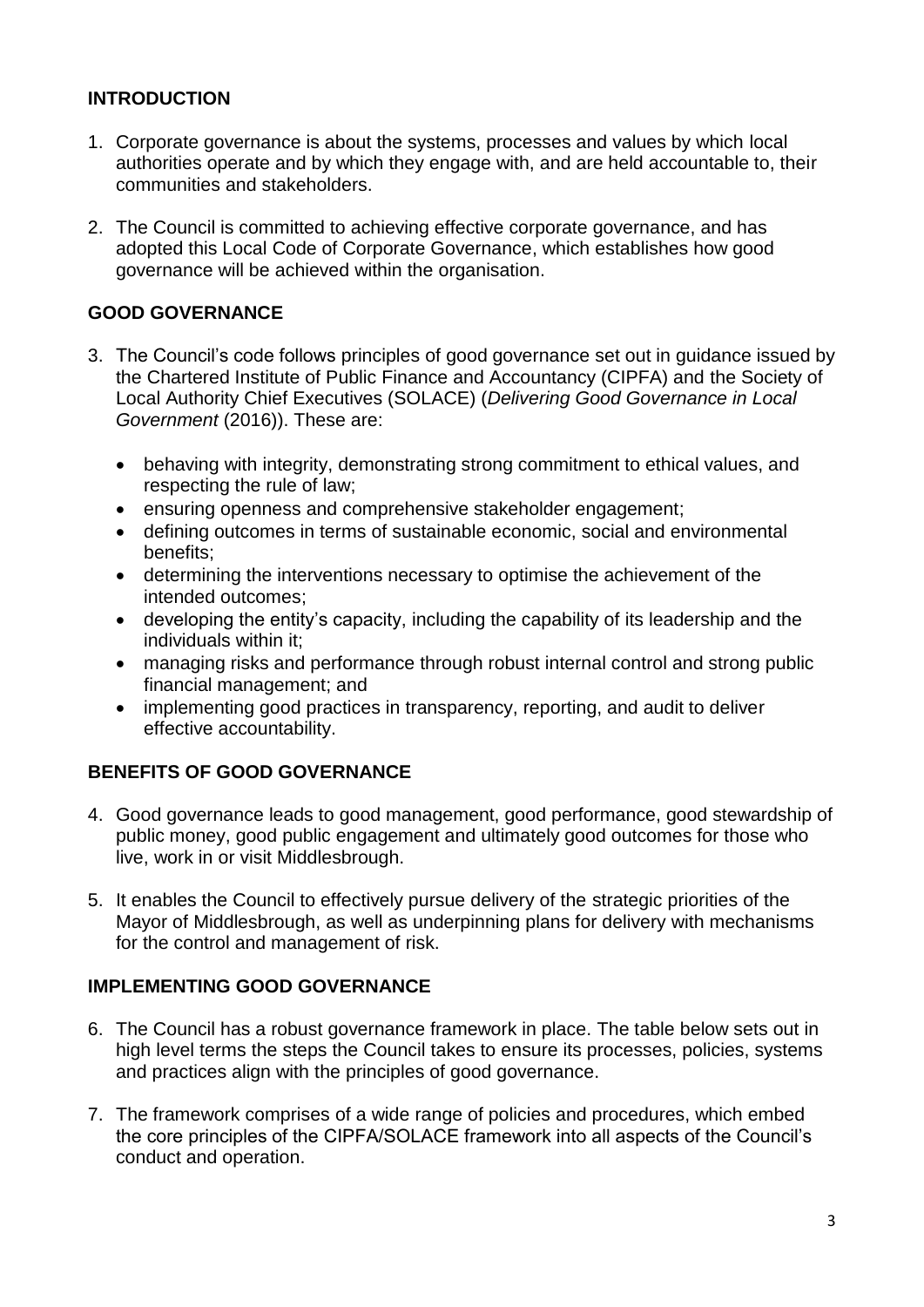| <b>CIPFA / SOLACE principle / supporting principles</b>                                                            | To meet these requirements, the Council will:                                                                                                                                                                   |
|--------------------------------------------------------------------------------------------------------------------|-----------------------------------------------------------------------------------------------------------------------------------------------------------------------------------------------------------------|
| Behaving with integrity, demonstrating strong<br>commitment to ethical values and respecting the                   | Work diligently and with integrity to achieve the<br>$\bullet$<br>strategic priorities of the Mayor of Middlesbrough.                                                                                           |
| rules of law<br>Behaving with integrity<br>$\bullet$                                                               | Clearly document expected behaviours, and<br>$\bullet$<br>decision-making processes, for members and<br>officers, and regularly review these.                                                                   |
| Demonstrating strong commitment to ethical values<br>$\bullet$<br>Respecting the rule of law                       | Effectively communicate expected behaviours to<br>$\bullet$<br>members and officers, and provide appropriate<br>training on ethical behaviour.                                                                  |
|                                                                                                                    | Ensure members, statutory officers, other key<br>$\bullet$<br>postholders are able and supported to fulfil their<br>duties and meet their responsibilities.                                                     |
|                                                                                                                    | Ensure compliance by maintaining effective audit<br>$\bullet$<br>committee, internal audit and scrutiny functions, and<br>standards and disciplinary processes.                                                 |
| <b>Ensuring openness and comprehensive</b><br>stakeholder engagement                                               | Document and operate a culture of openness and<br>$\bullet$<br>transparency within the organisation.                                                                                                            |
| Openness<br>٠                                                                                                      | Maintain a culture of accountability, so that members<br>$\bullet$<br>and officers understand for what they are<br>accountable and to who.                                                                      |
| Engaging comprehensively with institutional<br>stakeholders<br>Engaging with individual citizens and service users | Consult appropriately with stakeholders on the<br>$\bullet$<br>development of its budget, key plans and service<br>development.                                                                                 |
| effectively                                                                                                        | Maintain effective decision making processes,<br>$\bullet$<br>ensuring that reports to decision makers clearly set<br>out stakeholder views where relevant.                                                     |
|                                                                                                                    | Publish all Executive and Committee reports and<br>$\bullet$<br>decision papers, unless there is a legitimate need to<br>preserve confidentialities on the basis of the<br>statutory tests.                     |
|                                                                                                                    | Publish on its website information on the Council's<br>$\bullet$<br>strategies, plans and finances as well as on<br>outcomes, achievements and challenges.                                                      |
| Defining outcomes in terms of sustainable<br>economic, social and environmental benefits                           | Clearly set out its contribution to delivery of the<br>$\bullet$<br>Strategic Priorities of the Mayor of Middlesbrough,<br>and use this as the basis for its overall strategy,<br>planning and other decisions. |
| Defining outcomes                                                                                                  | Define outcomes through robust consideration of                                                                                                                                                                 |
| Sustainable economic, social and environmental<br>benefits                                                         | appropriate evidence bases, such as the Joint<br>Strategic Needs Assessment.                                                                                                                                    |
|                                                                                                                    | Ensure that it delivers defined outcomes on a<br>$\bullet$<br>sustainable basis within available resources.                                                                                                     |
|                                                                                                                    | Effectively identify and manage risks to the<br>$\bullet$<br>achievement of targeted outcomes.                                                                                                                  |
|                                                                                                                    | Manage customer expectations effectively when<br>$\bullet$<br>determining priorities to make best use of resources,<br>and ensure fair access to services.                                                      |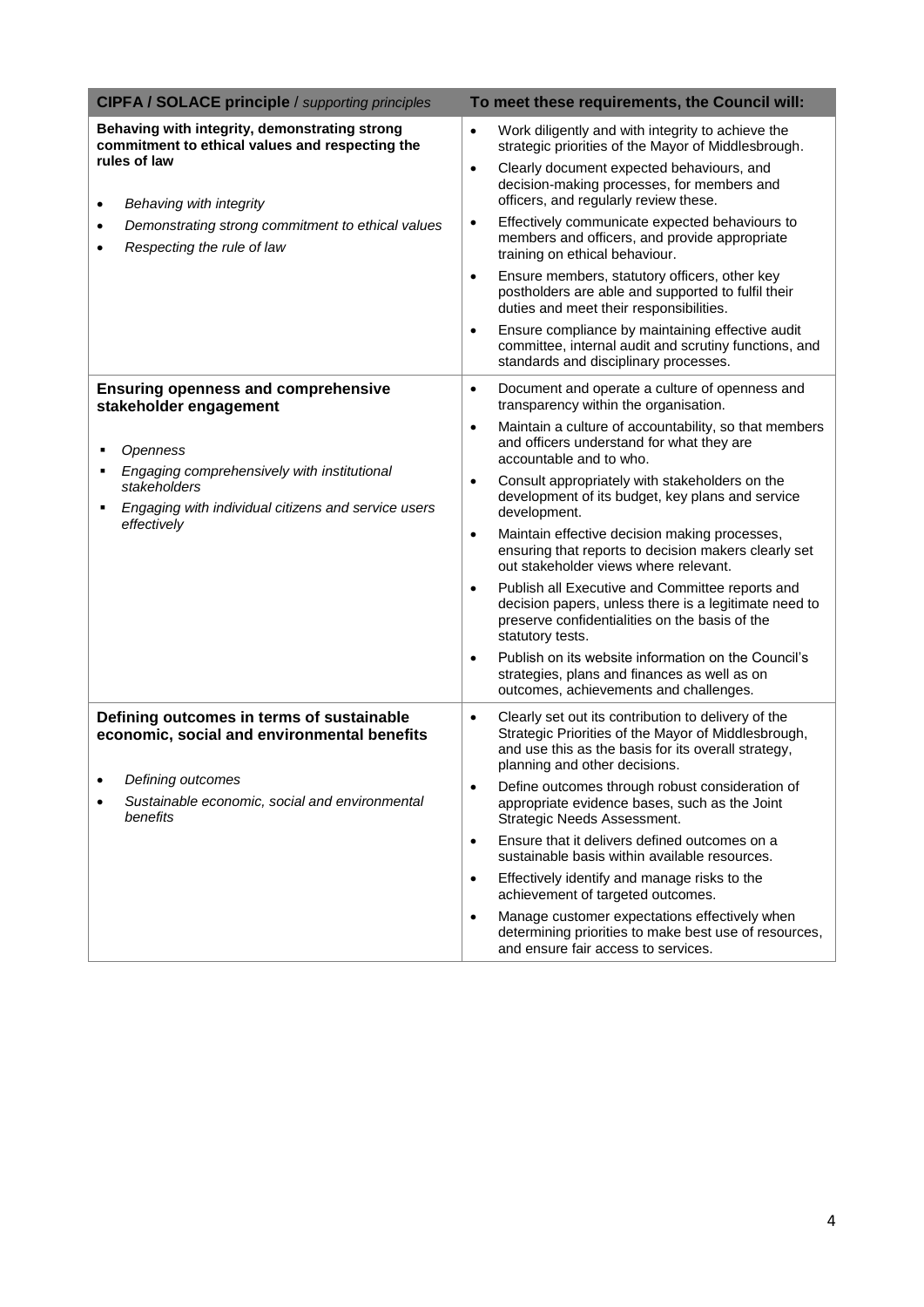| <b>CIPFA / SOLACE principle / supporting principles</b>                                                                             | To meet these requirements, the Council will:                                                                                                                                                                                                  |
|-------------------------------------------------------------------------------------------------------------------------------------|------------------------------------------------------------------------------------------------------------------------------------------------------------------------------------------------------------------------------------------------|
| Determining the interventions necessary to<br>optimise the achievement of the intended<br>outcomes                                  | Ensure reports to decision makers on services are<br>$\bullet$<br>fair, balanced, and analyse options and the risks<br>associated with those options, to ensure Best Value<br>is achieved.                                                     |
| Determining interventions<br>$\bullet$<br><b>Planning interventions</b><br>$\bullet$<br>Optimising achievement of intended outcomes | Ensure that external and internal stakeholders are<br>$\bullet$<br>engaged with when the Council is determining how<br>services should be planned and delivered, and the<br>outcome of consultations is considered when<br>decisions are made. |
|                                                                                                                                     | Ensure achievement of social value through service<br>$\bullet$<br>planning and commissioning.                                                                                                                                                 |
|                                                                                                                                     | Ensure that it has clear and robust planning and<br>$\bullet$<br>control cycles for its strategic and operational plans,<br>priorities and targets.                                                                                            |
|                                                                                                                                     | Determine appropriate KPIs to demonstrate service<br>$\bullet$<br>and project performance, and provide members and<br>senior managers with timely updates on these.                                                                            |
|                                                                                                                                     | Ensure medium and long term resource planning is<br>$\bullet$<br>realistic, sustainable and inclusive.                                                                                                                                         |
|                                                                                                                                     | Prepare budgets that are aligned to the strategic<br>$\bullet$<br>objectives of the organisation and its MTFP.                                                                                                                                 |
| Developing the Council's capacity, including<br>the capability of its leadership and the<br>individuals within it                   | Regularly review operations to ensure that it is<br>$\bullet$<br>continuing to deliver services that are effective,<br>including the use of benchmarking and sectoral<br>research.                                                             |
| Developing the Council's capacity<br>$\bullet$                                                                                      | Work collaboratively and in partnerships where<br>$\bullet$<br>added value can be achieved.                                                                                                                                                    |
| Developing the capability of the Council's leadership<br>$\bullet$<br>and other individuals                                         | Maintain an effective approach to organisational<br>$\bullet$<br>development to ensure continued capacity and<br>capability to deliver.                                                                                                        |
|                                                                                                                                     | Clearly define roles, responsibilities and terms of<br>$\bullet$<br>engagement for members and employees.                                                                                                                                      |
|                                                                                                                                     | Maintain and regularly review its schemes of<br>$\bullet$<br>delegations that outline the types of decisions that<br>are delegated and those that are reserved for<br>collective decision-making.                                              |
|                                                                                                                                     | Develop the capabilities of members and senior<br>$\bullet$<br>management to achieve effective shared leadership.                                                                                                                              |
|                                                                                                                                     | Ensure there are appropriate structures in place to<br>$\bullet$<br>encourage public participation.                                                                                                                                            |
|                                                                                                                                     | Ensure that systems are in place to ensure that<br>$\bullet$<br>members and staff can be both held to account for<br>performance, and supported as appropriate.                                                                                |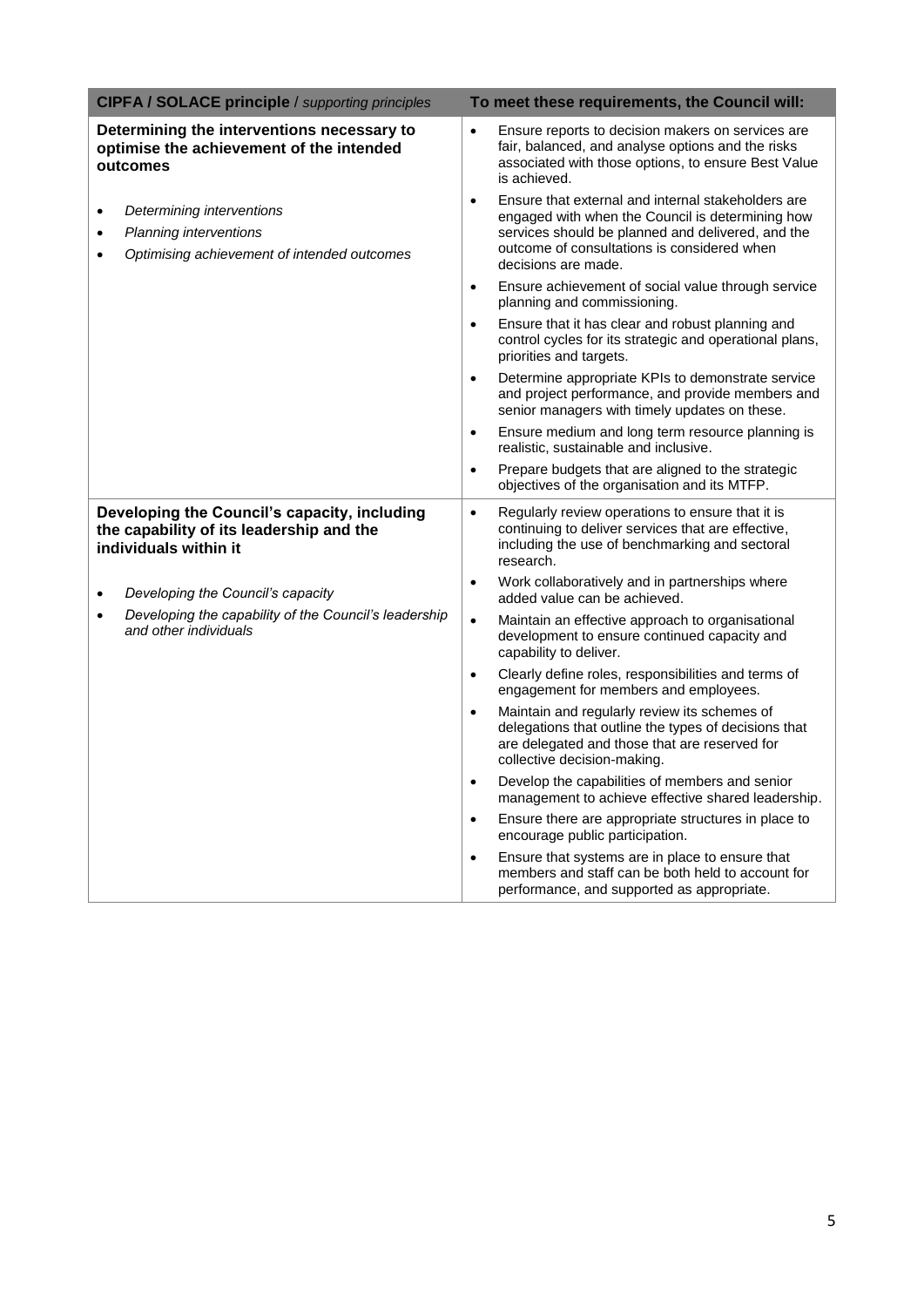| <b>CIPFA / SOLACE principle / supporting principles</b>                                                     | To meet these requirements, the Council will:                                                                                                                                                        |
|-------------------------------------------------------------------------------------------------------------|------------------------------------------------------------------------------------------------------------------------------------------------------------------------------------------------------|
| Managing risks and performance through<br>robust internal control and strong public<br>financial management | Embed effective risk management within all<br>$\bullet$<br>activities, ensure that progress is reviewed regularly<br>and that risk is considered as part of decision<br>making.                      |
| Managing risk<br>$\bullet$<br>Managing performance<br>$\bullet$<br>Robust internal control<br>٠             | Ensure effective performance management of<br>$\bullet$<br>service delivery, and provide members and senior<br>managers with timely updates on service<br>performance and progress towards outcomes. |
| Managing data<br>$\bullet$<br>Strong public financial management<br>$\bullet$                               | Ensure reports to decision makers on services are<br>$\bullet$<br>fair, balanced, and analyse options and the risks<br>associated with those options, to ensure Best Value<br>is achieved.           |
|                                                                                                             | Ensure effective, member-led scrutiny is in place that<br>$\bullet$<br>provides constructive challenge and debate on<br>objectives and policies before, during and after<br>decisions are taken.     |
|                                                                                                             | Ensure an effective, risk-led Internal Audit service is<br>$\bullet$<br>in place to provide assurance on the overall<br>adequacy and effectiveness of the Council's<br>governance arrangements.      |
|                                                                                                             | Ensure effective counter fraud and anti-corruption<br>$\bullet$<br>policies and arrangements are in place.                                                                                           |
|                                                                                                             | Ensure effective internal control arrangements exist<br>$\bullet$<br>for sound financial management.                                                                                                 |
|                                                                                                             | Maintain an effective audit committee function.<br>$\bullet$                                                                                                                                         |
|                                                                                                             | Ensure effective arrangements are in place to<br>$\bullet$<br>collect, store, use and share data, including<br>processes to safeguard personal data,                                                 |
|                                                                                                             | Put in place arrangements to ensure that data used<br>$\bullet$<br>to support decision-making is accurate and clear.                                                                                 |
|                                                                                                             | Ensure financial management arrangements support<br>$\bullet$<br>both long term outcome delivery and day-to-day<br>operations.                                                                       |
| Implementing good practices in transparency,<br>reporting, and audit to deliver effective<br>accountability | Provide reports in plain English wherever possible,<br>$\bullet$<br>ensuring that they are easy to access and<br>interrogate and balancing transparency requirements<br>with clarity.                |
| Implementing good practice in transparency<br>٠                                                             | Report regularly on performance, delivery of value<br>$\bullet$<br>for money and stewardship of resources.                                                                                           |
| Implementing good practices in reporting<br>Assurance and effective accountability                          | Report on compliance with good governance<br>$\bullet$<br>principles within its Annual Governance Statement,<br>including an action plan for continued improvement.                                  |
|                                                                                                             | Ensure compliance with good governance principles<br>$\bullet$<br>extends to its partnership arrangements.                                                                                           |
|                                                                                                             | Ensure that recommendations made by external<br>$\bullet$<br>audit are addressed                                                                                                                     |
|                                                                                                             | Ensure that the internal audit service has direct<br>٠<br>access to members to enable it to provide assurance<br>with regard to governance arrangements.                                             |
|                                                                                                             | Welcome and positively engage with peer<br>$\bullet$<br>challenges, reviews and inspections of its services.                                                                                         |

# **MONITORING AND REVIEW**

8. The policies and procedures that underpin the Council's governance framework are reviewed regularly, with revisions presented to Corporate Audit and Affairs Committee for agreement.